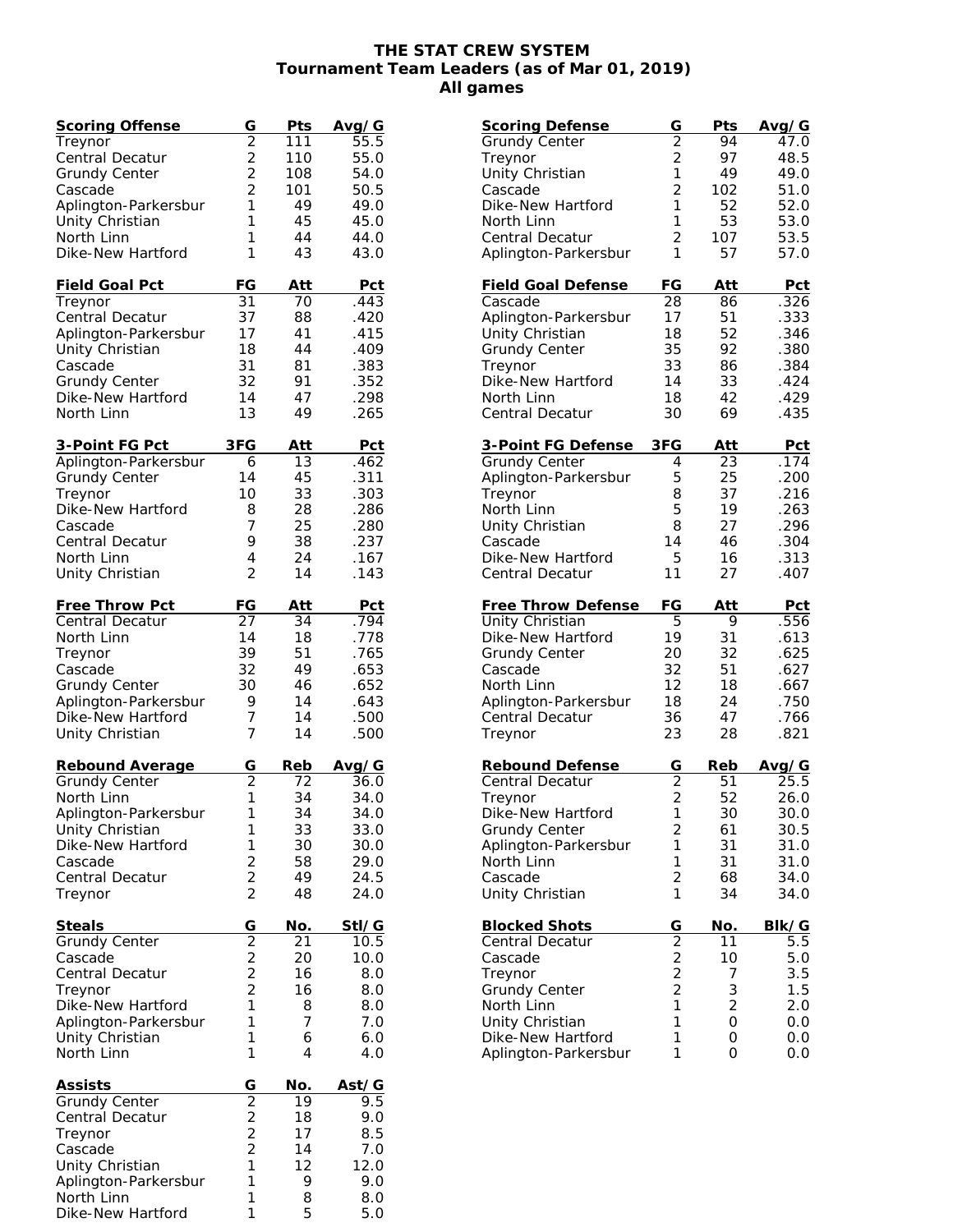## **THE STAT CREW SYSTEM Tournament Individual Leaders (as of Mar 01, 2019) All games**

| Points                     | G              | Pts            | Pts/G |
|----------------------------|----------------|----------------|-------|
| Sudmann, Konnor-TREYNOR    | $\overline{2}$ | 54             | 27.0  |
| Masters, Alli-C_DECATR     | $\overline{2}$ | 45             | 22.5  |
| McDermott, Nicole-CASCADE  | $\overline{2}$ | 41             | 20.5  |
| Atwood, Emma-C_DECATR      | $\overline{2}$ | 34             | 17.0  |
| Wallis, Hailey-GR-CTR      | $\overline{2}$ | 33             | 16.5  |
|                            | $\overline{2}$ |                |       |
| Welter, Abby-CASCADE       |                | 27             | 13.5  |
| Foster, Ellie-DIKE-NH      | 1              | 20             | 20.0  |
| Simon, Jordan-CASCADE      | $\overline{2}$ | 19             | 9.5   |
| Zinkula, Reegan-GR-CTR     | 2              | 18             | 9.0   |
| Johnson, Megan-A-P         | 1              | 17             | 17.0  |
| McMartin, Maddie-GR-CTR    | $\overline{2}$ | 16             | 8.0   |
| Chapman, Kayla-TREYNOR     | 2              | 15             | 7.5   |
|                            |                |                |       |
| FG Percentage              | FG             | Att            | Pct   |
| Applegate, Alaina-C_DECATR | 4              | 4              | 1.000 |
| Ellis, Jaycie-A-P          | 1              | 1              | 1.000 |
| Brungard, Ainsley-A-P      | 1              | 1              | 1.000 |
| Huisman, Sydni-TREYNOR     | $\overline{4}$ | 5              | .800  |
| McDermott, Nicole-CASCADE  | 11             | 17             | .647  |
| McMartin, Maddie-GR-CTR    | 5              | 8              | .625  |
| Johnson, Megan-A-P         | 6              | 10             | .600  |
| Carman, Sydney-TREYNOR     | 3              | 5              | .600  |
| Masters, Alli-C_DECATR     | 15             |                | .577  |
|                            |                | 26             |       |
| Bronner, Jori-UNITY_CH     | 4              | 7              | .571  |
| Stogdill, Mandy-TREYNOR    | 5              | 9              | .556  |
| Atwood, Emma-C_DECATR      | 13             | 24             | .542  |
| 3-Point Percentage         | 3FG            | Att            | Pct   |
| Johnson, Megan-A-P         | $\overline{3}$ | 4              | .750  |
| Masters, Alli-C_DECATR     | 5              | 9              | .556  |
| Sudmann, Konnor-TREYNOR    | 6              | 12             | .500  |
|                            | 1              | 2              | .500  |
| Willis, Kylie-GR-CTR       |                |                |       |
| Bruns, Jenna-A-P           | 1              | 2              | .500  |
| Stogdill, Mandy-TREYNOR    | $\overline{2}$ | 4              | .500  |
| DeGroote, Karson-A-P       | 1              | 2              | .500  |
| Hoffman, Ally-CASCADE      | 1              | $\overline{2}$ | .500  |
| McMartin, Maddie-GR-CTR    | 3              | 6              | .500  |
| Zinkula, Reegan-GR-CTR     | 4              | 9              | .444  |
| Weber, Morgan-DIKE-NH      | 3              | 7              | .429  |
| Simon, Jordan-CASCADE      | 4              | 10             | .400  |
|                            |                |                |       |
|                            |                |                |       |
|                            |                |                |       |
|                            |                |                |       |
| <b>Free Throw Percent</b>  | FG             | Att            | Pct   |
| Mathews, Sydney-GR-CTR     | 2              | 2              | 1.000 |
| Flanagan, Abby-N_LINN      | 4              | 4              | 1.000 |
| Ridgway, Abbie-C_DECATR    | $\overline{c}$ | $\overline{2}$ | 1.000 |
|                            |                |                |       |
| Applegate, Alaina-C_DECATR | $\overline{c}$ | $\overline{2}$ | 1.000 |
| Zinkula, Reegan-GR-CTR     | $\overline{4}$ | $\overline{4}$ | 1.000 |
| Everts, Avari-A-P          | $\overline{c}$ | $\overline{2}$ | 1.000 |
| Johnson, Megan-A-P         | $\overline{c}$ | $\overline{2}$ | 1.000 |
| Saak, Cora-GR-CTR          | $\overline{2}$ | $\overline{2}$ | 1.000 |
| Flanagan, Grace-N_LINN     | 6              | 6              | 1.000 |
| Bruns, Jenna-A-P           | 3              | 3              | 1.000 |
| Knock, Katie-DIKE-NH       | $\overline{2}$ | $\overline{2}$ | 1.000 |
| McDermott, Nicole-CASCADE  | 19             | 20             | .950  |
|                            |                |                |       |

| <b>Scoring Average</b>     | G                       | Pts         | Avg/G            |
|----------------------------|-------------------------|-------------|------------------|
| Sudmann, Konnor-TREYNOR    | $\overline{2}$          | 54          | 27.0             |
| Masters, Alli-C_DECATR     | $\overline{\mathbf{c}}$ | 45          | 22.5             |
| McDermott, Nicole-CASCADE  | $\overline{2}$          | 41          | 20.5             |
| Foster, Ellie-DIKE-NH      | 1                       | 20          | 20.0             |
| Atwood, Emma-C_DECATR      | $\overline{2}$          | 34          | 17.0             |
| Johnson, Megan-A-P         | 1                       | 17          | 17.0             |
| Wallis, Hailey-GR-CTR      | $\overline{c}$          | 33          | 16.5             |
|                            |                         |             |                  |
| Weber, Morgan-DIKE-NH      | 1                       | 14          | 14.0             |
| Kurt, Kylie-N_LINN         | 1                       | 14          | 14.0             |
| Welter, Abby-CASCADE       | $\overline{c}$          | 27          | 13.5             |
| Bronner, Jori-UNITY_CH     | 1                       | 13          | 13.0             |
| Schoonhoven, Janie-UNITY_  | 1                       | 12          | 12.0             |
|                            |                         |             |                  |
| <u>Field Goal Attempts</u> | G                       | Att         | Att/G            |
| Sudmann, Konnor-TREYNOR    | $\overline{2}$          | 27          | 13.5             |
| Masters, Alli-C_DECATR     |                         |             |                  |
|                            | $\overline{\mathbf{c}}$ | 26          | 13.0             |
| Atwood, Emma-C_DECATR      | $\overline{2}$          | 24          | 12.0             |
| Wallis, Hailey-GR-CTR      | $\frac{2}{2}$           | 23          | 11.5             |
| Welter, Abby-CASCADE       |                         | 23          | 11.5             |
|                            |                         |             |                  |
| <u>Field Goals Made</u>    | G                       | <u>Made</u> | Made/G           |
| Masters, Alli-C_DECATR     | $\overline{2}$          | 15          | $7.\overline{5}$ |
| Sudmann, Konnor-TREYNOR    | $\overline{\mathbf{c}}$ | 14          | 7.0              |
| Atwood, Emma-C_DECATR      | $\overline{2}$          | 13          | 6.5              |
|                            |                         |             |                  |
| McDermott, Nicole-CASCADE  | $\frac{2}{2}$           | 11          | 5.5              |
| Welter, Abby-CASCADE       |                         | 10          | 5.0              |
|                            |                         |             |                  |
| 3-Point FG Attempts        | G                       | Att         | Att⁄G            |
| Wallis, Hailey-GR-CTR      | $\overline{2}$          | 14          | 7.0              |
| Sudmann, Konnor-TREYNOR    | $\overline{\mathbf{c}}$ | 12          | 6.0              |
| Simon, Jordan-CASCADE      | $\overline{2}$          | 10          | 5.0              |
| Foster, Ellie-DIKE-NH      | 1                       | 9           | 9.0              |
| Masters, Alli-C_DECATR     | $\overline{c}$          | 9           | 4.5              |
|                            |                         | 9           | 4.5              |
| Zinkula, Reegan-GR-CTR     | $\overline{\mathbf{c}}$ |             |                  |
| Lindsey, Maizee-C_DECATR   | $\overline{2}$          | 9           | 4.5              |
| Malenke, Justine-UNITY_CH  | 1                       | 9           | 9.0              |
| Ridgway, Abbie-C_DECATR    | $\overline{2}$          | 9           | 4.5              |
|                            |                         |             |                  |
| <u>3-Point FG Made</u>     | G                       |             | Made Made/G      |
| Sudmann, Konnor-TREYNOR    | $\overline{2}$          | 6           | 3.0              |
| Masters, Alli-C_DECATR     |                         | 5           | 2.5              |
| Wallis, Hailey-GR-CTR      | $\frac{2}{2}$           | 4           | 2.0              |
| Simon, Jordan-CASCADE      | 2                       | 4           | 2.0              |
|                            |                         |             |                  |
| Zinkula, Reegan-GR-CTR     | 2                       | 4           | 2.0              |
|                            |                         |             |                  |
| <b>Free Throw Attempts</b> | G                       | <u>Att</u>  | Att/G            |
| Sudmann, Konnor-TREYNOR    | $\overline{2}$          | 22          | 11.0             |
| McDermott, Nicole-CASCADE  | $\frac{2}{2}$           | 20          | 10.0             |
| Wallis, Hailey-GR-CTR      |                         | 16          | 8.0              |
| Masters, Alli-C_DECATR     | $\overline{c}$          | 13          | 6.5              |
| Flater, Brooke-GR-CTR      | $\overline{2}$          | 12          | 6.0              |
|                            |                         |             |                  |
| Free Throws Made           |                         |             | Made/G           |
|                            | G                       | Made        |                  |
| Sudmann, Konnor-TREYNOR    | $\overline{2}$          | 20          | 10.0             |
| McDermott, Nicole-CASCADE  | $\frac{2}{2}$           | 19          | 9.5              |
| Wallis, Hailey-GR-CTR      |                         | 11          | 5.5              |
| Masters, Alli-C_DECATR     | $\overline{c}$          | 10          | 5.0              |
| Atwood, Emma-C_DECATR      | $\overline{2}$          | 8           | 4.0              |
|                            |                         |             |                  |